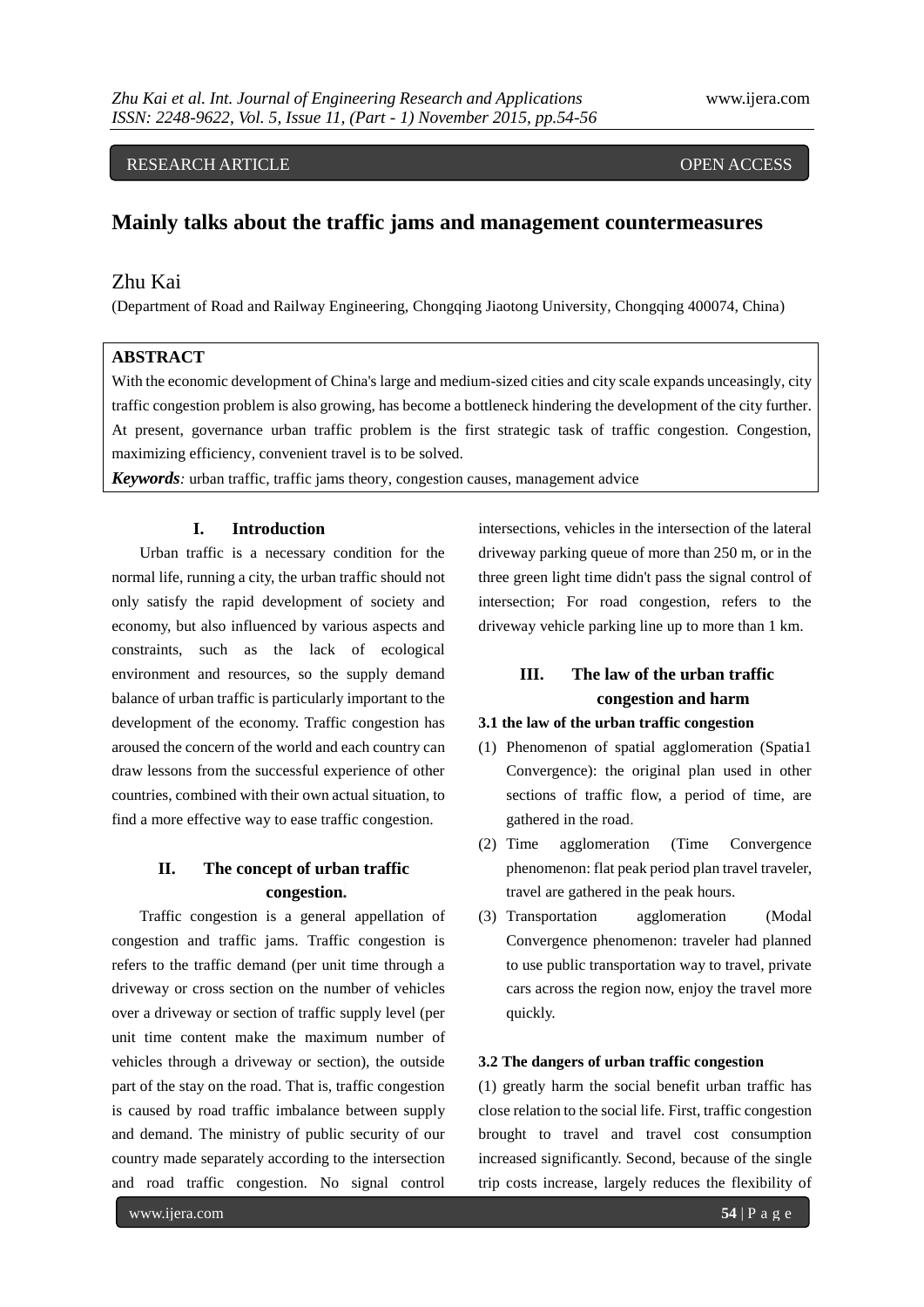residents travel, reduce the urban residents' quality of life. Road congestion increases the traffic delay, reduces the traffic speed, the serious influence transportation efficiency, increase the travel consumption, increase the fuel cost. Most traffic accidents are caused by too frequent traffic congestion phenomenon, and contributed to the traffic jam and traffic accident, time is long, the formation of a vicious cycle of repeatedly, is not conducive to the healthy development of the social and economic level. (2) a large amount of waste land and oil resources. Defect of primary energy sources in our country in terms of storage, a large population, the present situation of the resources per capita is lower than the world average level, make the resource and strength at a faster pace in consumption, the utilization rate is low, the reserve is insufficient, the increasingly prominent contradiction between supply and demand. The most severe cases, however, there is no reasonable structure to configure resource. Of all the available raw materials, 75% belong to primary energy resource consumption, and an energy represented by coal has the characteristics of low efficiency and high pollution. And represented by oil and gas with high efficiency, environmental resources account for only about 20%, green water accounts for only 5% of distance diversified energy configuration level there is still a long way to go. Especially the development of transportation, rely heavily on land and energy, this contradiction will hinder the development of transportation industry in our country.

(3) the urban road traffic becomes the main sources of the urban traffic road users both time-consuming and fuel waste, the worse the pollution of atmospheric environment and other aspects.

# **IV. Urban traffic congestion management theory and methods**

The early stages of the urban transportation development is the main problem of urban traffic infrastructure, especially the width of urban roads and road surface quality cannot meet the needs of vehicle running, cause the city car speed is slow, and affect the normal passage of other modes of transport. This phase control urban traffic congestion is focused on broadening the city roads, improve the traffic capacity, increase the length of the main operating, enhance urban traffic capacity.

# **4.1 Traffic demand management measures and main goal**

Traffic demand management refers to the guiding role, through transport policy to promote change in the traffic of the traffic participants choose action, to reduce the amount of vehicles, reduce or eliminate the traffic congestion. (1) To develop the modern communication and information technology, give full play to the role of the communication technology, establish a teleconference system, expanding the coverage of the Internet and improve the communication ability of the Internet, to replace the site meeting, reduce the traditional way of business communication, thus inhibiting the generation of traffic demand, reduce the total transportation. (2) to optimize the spatial distribution of urban land, optimizing, transfer, or change some existing functions of urban area, so as to improve the traffic travel start or transportation terminal to the transfer of the congestion location or area, to optimize regional traffic distribution, and achieve the goal of reducing traffic congestion; Optimize configuration of community facilities of uniform, is also the effective measures to reduce the number of traffic demand; In urban planning as a whole to consider the regional function design and traffic demand, improve the level of city planning, both to maximize meet the needs of the residents' normal life and social activities but also, to reduce the total transportation, create the residents satisfied with public transport environment. (3) through economic and administrative means, reasonable traffic management policy. According to the nature and function of different modes of transport, by implementing specific traffic management policies, guide urban residents choose low consumption of resources, high efficiency way to travel, balanced transportation structure.